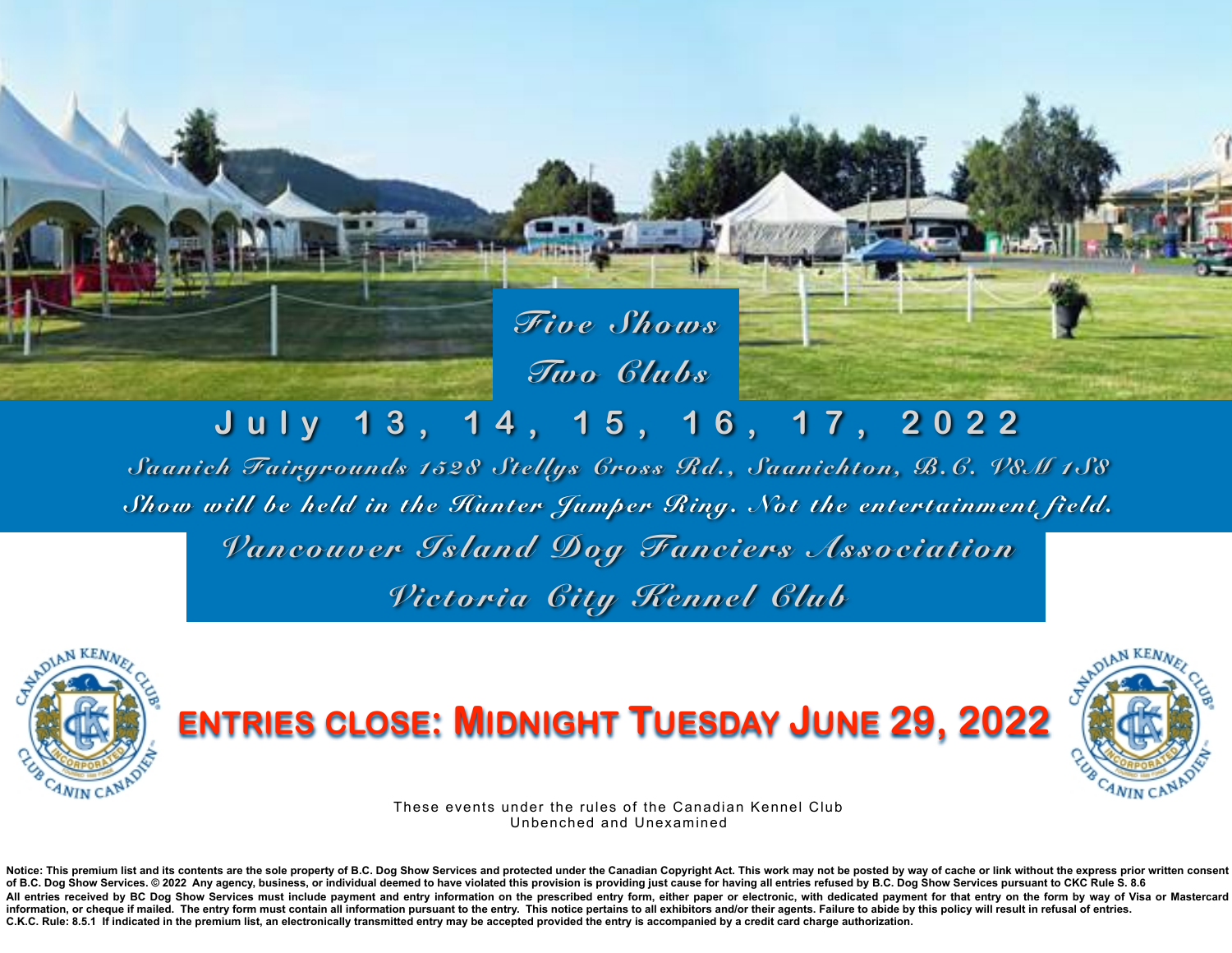|                                            | <b>Vancouver Island Dog Fanciers Association Executive</b> |  |  |  |
|--------------------------------------------|------------------------------------------------------------|--|--|--|
| <b>PRESIDENT</b>                           | Ina Bureau                                                 |  |  |  |
| <b>VICE PRESIDENT</b>                      | Deborah Dahl                                               |  |  |  |
| <b>SECRETARY</b>                           | vacant                                                     |  |  |  |
| <b>TREASURER</b>                           | Jody Lamont                                                |  |  |  |
| <b>Victoria City Kennel Club Executive</b> |                                                            |  |  |  |
| <b>PRESIDENT</b>                           | Maxine Moinier                                             |  |  |  |
| <b>VICE PRESIDENT</b>                      | Dmytro Maslov                                              |  |  |  |
| <b>SECRETARY</b>                           | <b>Wendy Poole</b>                                         |  |  |  |
| <b>TREASURER</b>                           | <b>Wendy Poole</b>                                         |  |  |  |
|                                            |                                                            |  |  |  |

**B.C. DOG SHOW SERVICES LTD.** 151-10090 152nd Street, Suite #504, Surrey, B.C. V3R 8X8 Phone: 604-290-6457 *Your Independent No Service Fee Entry Service.*  [www.bcdogshowservicesltd.ca](https://www.bcdogshowservicesltd.ca)



## **SHOW CHAIRPERSON Maxine Moinier**

**CHIEF RING STEWARD** Jody Lamont

#### **SHOW COMMITTEE** Members of Vancouver Dog Fanciers Assocation Members of Victoria City Kennel Club **SHOW SUPERINTENDENT** Dmytro Maslov and/or Deborah Dahl **OFFICIAL PHOTOGRAPHER** Photography By Grame Ramsden **OFFICIAL VETERINARIAN** Dr. Philip Stacey, Saanichton Village Veterinary Hospital, #7 – 7816 East Saanich Road, Saanichton, BC V8M 2B3 Contact telephone numbers: 778-351-3030 Emergency: 778-350-7469 **CANADIAN KENNEL CLUB (C.K.C.)** Jeff Cornett 200 Ronson Drive, Suite 400, Etobicoke, ON, M9W 6R4 [www.ckc.ca](http://www.ckc.ca)  **CKC DIRECTOR BC SOUTHWEST** Tempest Deptuch [zone11director@ckc.ca](mailto:zone11director@ckc.ca) **CKC CONFORMATION COUN. REP** Margaret Jones 4940 Coventry Lane Ladysmith B.C. V9G 1J7 [MJKian@shaw.ca](mailto:MJKian@shaw.ca)

## **Judges (Subject to CKC Approval)**

Ahlman-Stockmari, Tanya **Koski, Finland** Koski, Finland Lanctot, Michael **Cornwall**, Ontario **Lanctot, Patricia Cornwall, Ontario Muldoon, Colette Dublin, Ireland Publin, Ireland Publin, Ireland Publin, Ireland Publin, Ireland Publin, Ireland Muldoon, John Dublin, Ireland Wilson, Brenda Qualicum Beach, BC**



**Wednesday July 13, 2022:** Regular Classes: Junior Puppy Class; Senior Puppy Class; 12-18 Month Class; Canadian Bred Class; Bred By Exhibitor Class; Open Class; and Specials Only. Exhibition only. Baby, Owner Handled Competition.

**Thursday July 14, 2022:** Regular Classes: Junior Puppy Class; Senior Puppy Class; 12-18 Month Class; Canadian Bred Class; Bred By Exhibitor Class; Open Class; and Specials Only. Exhibition only. Baby, Owner Handled Competition. **Friday July 15, 2022:** Regular Classes: Junior Puppy Class; Senior Puppy Class; 12-18 Month Class; Canadian Bred Class; Bred By Exhibitor Class; Open Class; and Specials Only. Exhibition only. **Junior Handling,** Baby, Bred by Exhbitor Competition, Veteran Competition **Conformation Classes** 

**Saturday July 16, 2022:** Regular Classes: Junior Puppy Class; Senior Puppy Class; 12-18 Month Class; Canadian Bred Class; Bred By Exhibitor Class; Open Class; and Specials Only. Exhibition only. **Junior Handling Baby, Owner Handled Competition. Offered**

> **Sunday July 17, 2022:** Regular Classes: Junior Puppy Class; Senior Puppy Class; 12-18 Month Class; Canadian Bred Class; Bred By Exhibitor Class; Open Class; and Specials Only. Exhibition only. Baby, Owner Handled Competition, Veteran Competition.

## **Entries close Midnight Tuesday June 29 2022**

[www.bcdogshowservicesltd.ca](https://www.bcdogshowservicesltd.ca) 2

**No Fee** electronic entries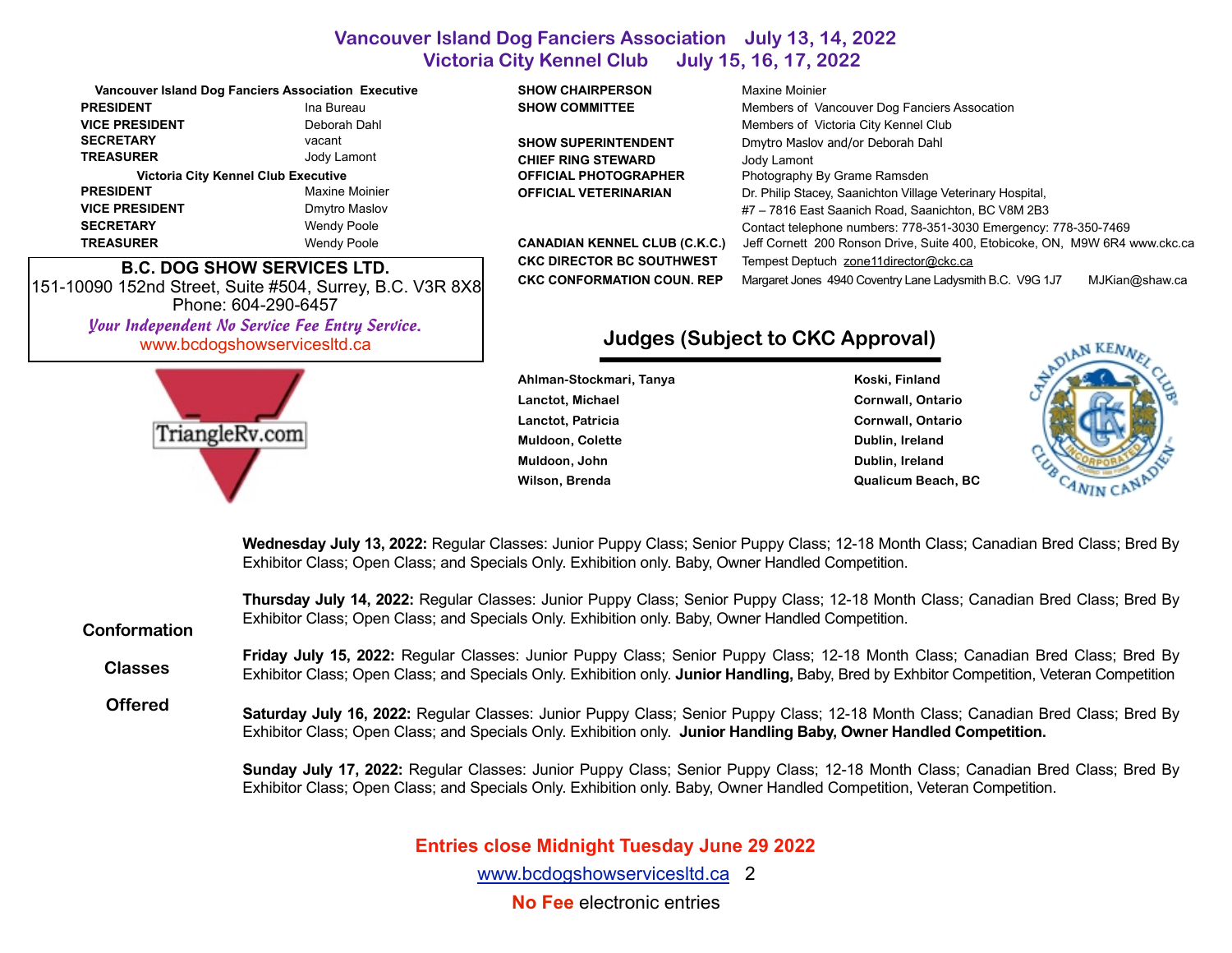| <b>Judge Assignments**</b><br>(Subject to CKC Final approval) | Wednesday<br>July 13 | <b>Thursday</b><br>July 14 | <b>Friday</b><br>July 15 | <b>Saturday</b><br>July 16 | <b>Sunday</b><br>July 17 |
|---------------------------------------------------------------|----------------------|----------------------------|--------------------------|----------------------------|--------------------------|
| <b>BEST IN SHOW LEVEL</b>                                     | Lanctot, M           | Lanctot, P                 | Muldoon, J               | Ahlman-Stockmari, T        | Muldoon, C               |
| AII SPORTING BREEDS AND GROUP                                 | Muldoon, J           | Wilson, B                  | Ahlman-Stockmari, T      | Muldoon, C                 | Lanctot, P               |
| All HOUND BREEDS & GROUP                                      | Lanctot, M           | Lanctot, P                 | Muldoon, J               | Ahlman-Stockmari, T        | Muldoon, C               |
| AII WORKING BREEDS & GROUP                                    | Ahlman-Stockmari, T  | Muldoon, J                 | Muldoon, C               | Lanctot, P                 | Lanctot, M               |
| AII TERRIER BREEDS & GROUP                                    | Muldoon, C           | Ahlman-Stockmari, T        | Lanctot, P               | Muldoon, J                 | Lanctot, M               |
| ALL TOY GROUP BREEDS & GROUP                                  | Muldoon, C           | Lanctot, M                 | Lanctot, P               | Muldoon. J                 | Ahlman-Stockmari, T      |
| AII NON-SPORTING BREEDS & GROUP                               | Lanctot, M           | Lanctot, P                 | Muldoon, J               | Ahlman-Stockmari, T        | Muldoon, C               |
| All HERDING BREEDS & GROUP                                    | Lanctot, P           | Muldoon, C                 | Ahlman-Stockmari, T      | Lanctot, M                 | Muldoon, J               |

Supported entry for the newly recognized Yakutian Laika Saturday July 16, 2022 This will be the first show the breed will be able to compete effective as of July 1st Prizes for Best of Breed, Best Opposite and Best Puppy Donated by Pat and Paul Cummins – Sancha Samoyeds and Yakutian Laika [www.sanchasamoyeds.com](http://www.sanchasamoyeds.com/)

For RV Parking, Vendor, and day tenting

go to the club website at [RV Reservations](https://victoriacitykennelclub.ca/summer-cluster/) or [vckc.rv.grooming@gmail.com](mailto:vckc.rv.grooming@gmail.com)

Reserve and pay on-line.

**Entries close Midnight Tuesday June 29 2022** 

[www.bcdogshowservicesltd.ca](https://www.bcdogshowservicesltd.ca) 3

**No Fee** electronic entries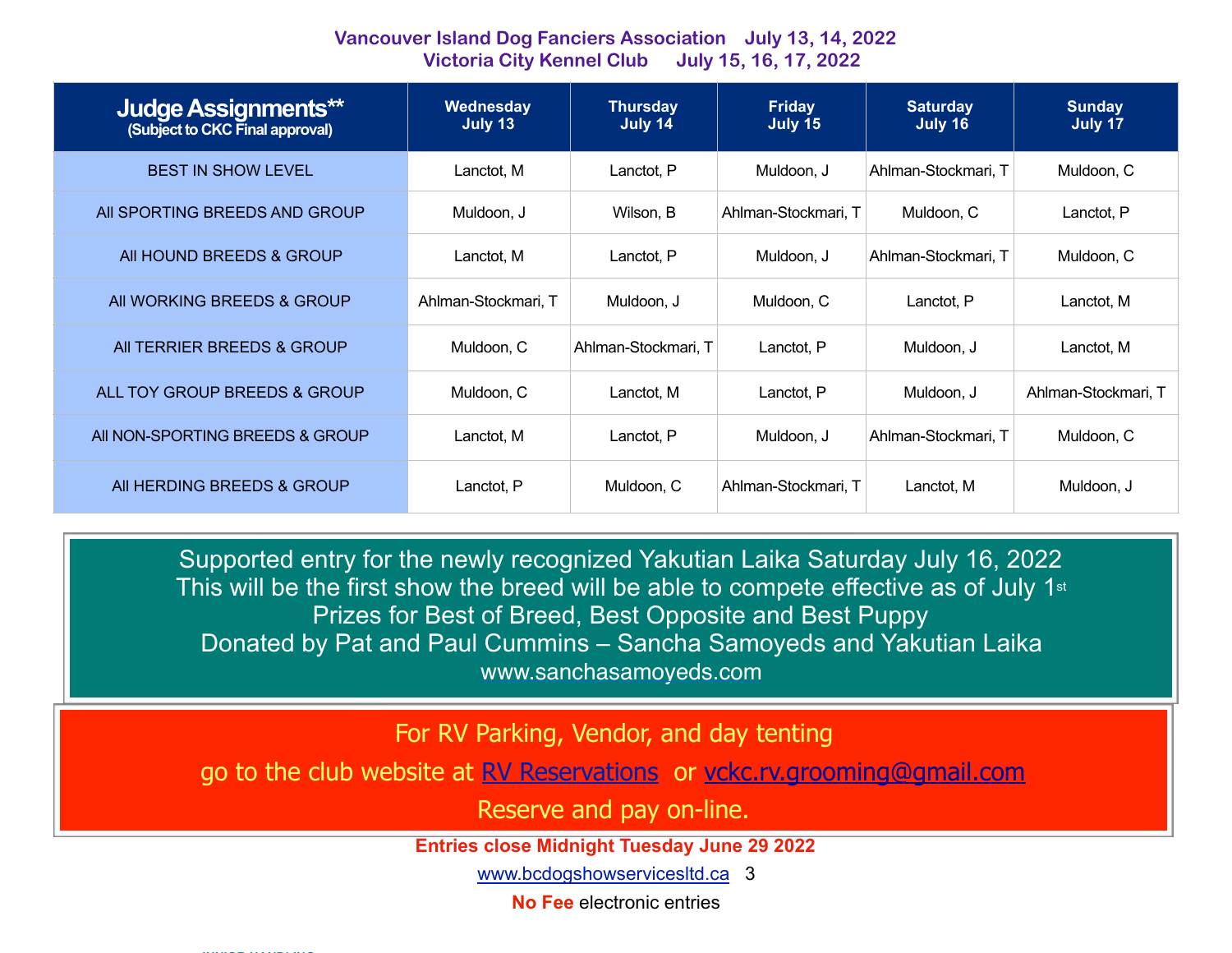#### **VANCOUVER ISLAND DOG FANCIERS ASSOCIATION AND VICTORIA CITY KENNEL CLUB** offers a Rosette for all SHOW and GROUP awards.

#### **12.2 Classes**

12.2.1 Regular official classes at a CKC conformation show shall be as described in (a) to (k) of this section. All classes must be divided by sex (except for Specials Only). Only dogs entered in one of the regular, non-regular, or unofficial classes shall be allowed within the show precincts.

(a) **Junior Puppy** Class Dogs 6 months of age and under 9 months of age on the day of the show.

(b) **Senior Puppy** Class Dogs 9 months of age and under 12 months of age on the day of the show.

(c) **12-18 Month** Class (All-Breed Shows) Dogs 12 months of age and under 18 months of age on the day of the show.

(e) **Canadian Bred** Class Dogs born in Canada. Champions of any country are excluded.

(f) **Bred By Exhibitor** Class Dogs owned and handled in the ring by the breeder. The handler must be the owner/co-owner and breeder/co-breeder of the dog. The owner/ breeder must handle the dog in this class, but need not handle the dog for further awards. Should the owner/breeder be unable to handle the dog in this class, the dog may be moved to the Open Class (at least one hour prior to the judging of the breed in question.

(g) The **Open** Class All dogs. Dogs may be divided by colour if permission of the CKC is obtained.

(j) **Specials Only** (i) Dogs which have a recorded CKC registration, Event Registration Number (ERN) or Miscellaneous Certification Number (MCN) and have attained the required points for Championship status. All awards earned at the show will be cancelled if it is found that a dog is not registered or has not completed the requirements for a CKC Championship. Dogs entered in this class will compete for Best of Breed, Best of Opposite Sex and Best Puppy if eligible. After awarding Best of Breed, Best of Opposite Sex and Best of Winners in each breed, the judge may choose a Select Dog and Select Bitch if there are dogs in the ring eligible for these awards. The Select Dog and Bitch must be awarded in the Specials Only class. The dog and bitch selected must be champions and cannot be the Best of Breed or Best of Opposite Sex Winners.

(ii) A dog entered in Specials Only shall be identified by gender in the judge's book and if incorrectly entered and substantiated by the show secretary or superintendent, shall be excused from the ring by the judge.

#### **Miniature Dachshund – Foreign Born**

If still under one year of age, a foreign-born Miniature Dachshund is eligible to enter the Specials Only class after completing the requirement for a CKC championship provided the application for registration is received by the CKC within 30 days of the dog reaching one year of age. Failure to do so will result in automatic cancellation of all points on record.

#### **12.6.1**

#### (e) **Order of Judging**

 When any or all of the above described non-regular classes are offered, and including Altered Classes as described in Section 13, these classes will be judged after Best Puppy in Breed, after Best Puppy in Group and before Best In Show, in the following order: Baby Puppy, Veterans, Altered, Brace, Team, Exhibition Only

#### (g) **Exhibition** Only

 All dogs entered in this class shall be listed in the catalogue with the same particulars as dogs entered in regular competitions. Dogs entered in this class may not compete in any Regular class but may enter and compete in Non-Regular classes and/or Parades if provided for in the premium list.

> [www.bcdogshowservicesltd.ca](https://www.bcdogshowservicesltd.ca) 4 **No Fee** electronic entries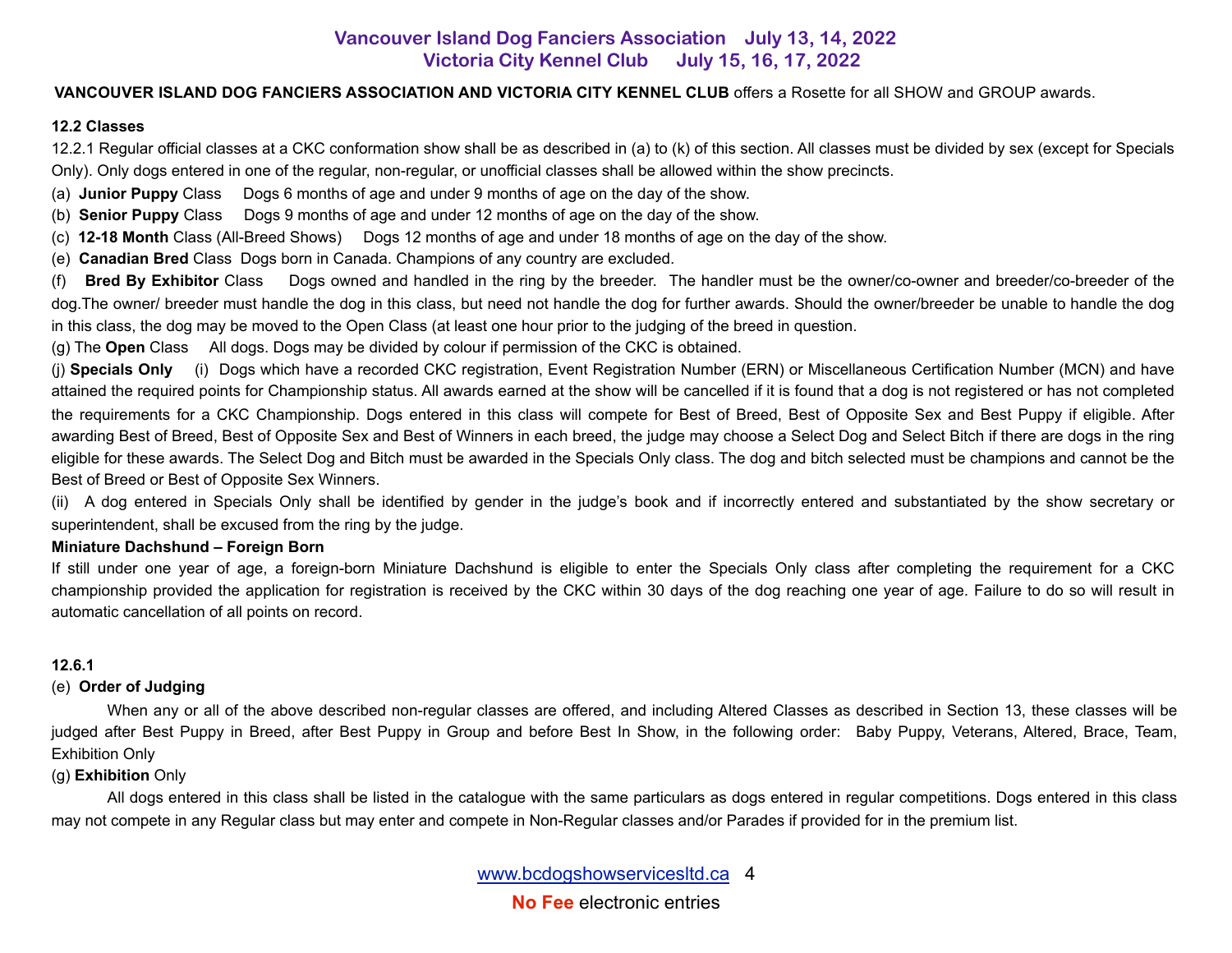**No Fee** electronic entries

#### **OWNER-HANDLED COMPETITION**

#### **Unofficial**

#### **Wednesday, Thursday and Saturday of the All Breed Show.**

#### **Exhibitor Eligibility**

- 1. Exhibitors must declare their dog Owner Handled Competition eligible at the time of entry using the check box on the entry form (either paper or electronic). If the handler changes from the time of entry to exhibition, the exhibitor is responsible for advising the ring steward if the entrant is no longer eligible.
- 2. The handler must be an owner of record listed in the catalogue.
- 3. Professional handlers, household members and current assistants to professional handlers may not exhibit. Professional handlers are defined as any person who belongs or has belonged to a professional handlers' organization, distributed rate cards, or otherwise advertised or represented themselves as handling dogs for pay or received payment for handling a dog.
- 4. Dogs must be handled by an owner-handler throughout the breed level competition for the regular show. This includes the class competition and subsequent competition in the breed ring. The same is true for all levels of group and show competition.
- 5. The Best Owner Handled in Breed will be selected from the eligible dogs that competed in the Best of Breed competition for the regular show. This includes Winners Dog, Winners Bitch. *This excludes all dogs defeated during class and winners competition for the regular show.*

#### **Determining Best Owner Handled in Breed**

The selection of the Best Owner Handled in Breed is held immediately following regular judging of that breed in the same ring. The ring steward will excuse all exhibitors not eligible. The judge will then award Best Owner Handled in Breed.

Judging of the breed for the regular show may determine the dog that is awarded the Best Owner Handled in Breed. Guidelines:

- If the Best of Breed winner of the regular show is eligible for Best Owner Handled in Breed it will also be awarded Best Owner Handled in Breed. In this case the dog will be eligible to compete in group competition for the regular show and group competition for Best Owner Handled in Group.
- If the regular show Best of Breed winner is not eligible for Best Owner Handled in Breed and the regular show Best of Opposite Sex is eligible, the regular show Best of Opposite Sex to will compete against the eligible exhibits of the other sex to determine Best Owner Handled in Breed.
- If neither the Best of Breed nor the Best of Opposite Sex from the regular show is eligible for the Best Owner Handled in Breed and both the Select Dog and Select Bitch are eligible, the judge is to choose Best Owner Handled in Breed from the Selects and any eligible Winners Dog or Winners Bitch.
- If one of the Selects from the regular show is eligible for Best Owner Handled in Breed, excuse all eligible champions and then choose Best Owner Handled in Breed from the remaining eligible dogs of the opposite sex including the eligible Winners.
- If the regular show Best of Breed, Best of Opposite Sex, Select Dog and Select Bitch are not eligible, the judge may choose any eligible dog remaining in the ring including Winners Dog or Winners Bitch as the Best Owner Handled in Breed.

If no dog remaining in the ring is eligible for the Best Owner Handled in Breed competition, no award will be made and there will not be representation in group competition for the Best Owner Handled in Group. **Group and Best in Show Competition.**

In the Group and Best in Show competition, the dog must be handled throughout the competition by an eligible owner.

- Group judging for the Best Owner Handled in Group may take place in separate rings from regular group judging.
- Judging for the Best Owner Handled in Show after regular Best in Show judging.

#### **BRED BY EXHIBITOR COMPETITION**

#### **Unofficial**

#### **Friday and Sunday of the All Breed Show.**

#### **Exhibitor Eligibility**

- **1. Exhibitors must declare their dog eligible for Bred By Exhibitor Competition at the time of entry using the check box on the entry form.**
- **2. The handler must be a breeder of record listed in the catalogue.**
- **3. Dogs must be handled by a listed breeder throughout the breed level competition for the regular show. This includes the class competition and subsequent competition in the breed ring. The same is true for all levels of group and show competition.**
- **4. The Best Bred by Exhibitor in Breed will be selected from the eligible dogs that competed in the Best of Breed competition for the regular show. This includes Winners Dog, Winners Bitch.** *This excludes all dogs defeated during class and winners competition for the regular show.*

**Determining Best Bred By Exhibitor in Breed** 

**The selection of the Best Bred by Exhibitor in Breed is held immediately following regular judging of that breed in the same ring. The ring steward will excuse all exhibitors not eligible. The judge will then award Best Bred by Exhibitor in Breed.** 

**Judging of the breed for the regular show may determine the dog that is awarded the Best Bred by Exhibitor in Breed. Guidelines:** 

- **• If the Best of Breed winner of the regular show is eligible for Best Bred by Exhibitor in Breed it will also be awarded Best Bred by Exhibitor in Breed. In this case the dog will be eligible to compete in group competition for the regular show and group competition for Best Bred by Exhibitor in Group.**
- **• If the regular show Best of Breed winner is not eligible for Best Bred by Exhibitor in Breed and the regular show Best of Opposite Sex is eligible, the regular show Best of Opposite Sex to will compete against the eligible exhibits of the other sex to determine Best Bred by Exhibitor in Breed.**
- **• If neither the Best of Breed nor the Best of Opposite Sex from the regular show is eligible for the Best Bred by Exhibitor in Breed and both the Select Dog and Select Bitch are eligible, the judge is to choose Best Bred by Exhibitor in Breed from the Selects and any eligible Winners Dog or Winners Bitch.**
- **• If one of the Selects from the regular show is eligible for Best Bred by Exhibitor in Breed, excuse all eligible champions and then choose Best Bred by Exhibitor in Breed from the remaining eligible dogs of the opposite sex including the eligible Winners.**
- **• If the regular show Best of Breed, Best of Opposite Sex, Select Dog and Select Bitch are not eligible, the judge may choose any eligible dog remaining in the ring including Winners Dog or Winners Bitch as the Best Bred by Exhibitor in Breed.**

**If no dog remaining in the ring is eligible for the Best Bred by Exhibitor in Breed competition, no award will be made and there will not be representation in group competition for the Best Bred by Exhibitor in Group. Group and Best in Show Competition** 

- **• In the Group and Best in Show competition, the dog must be handled throughout the competition by an eligible breeder.**
- **Exaude rings from regular group •** Group judging for the Best Bred by Exhibitor in Group may take place in separate rings from regular group ww.bcdogshowservicesltd.ca 5 <mark>judging.</mark><br>The services of the services of the services of the services of the services of the services of the service of **judging.** 
	- **• Judging for the Best Bred by Exhibitor in Show is after regular Best in Show judging.**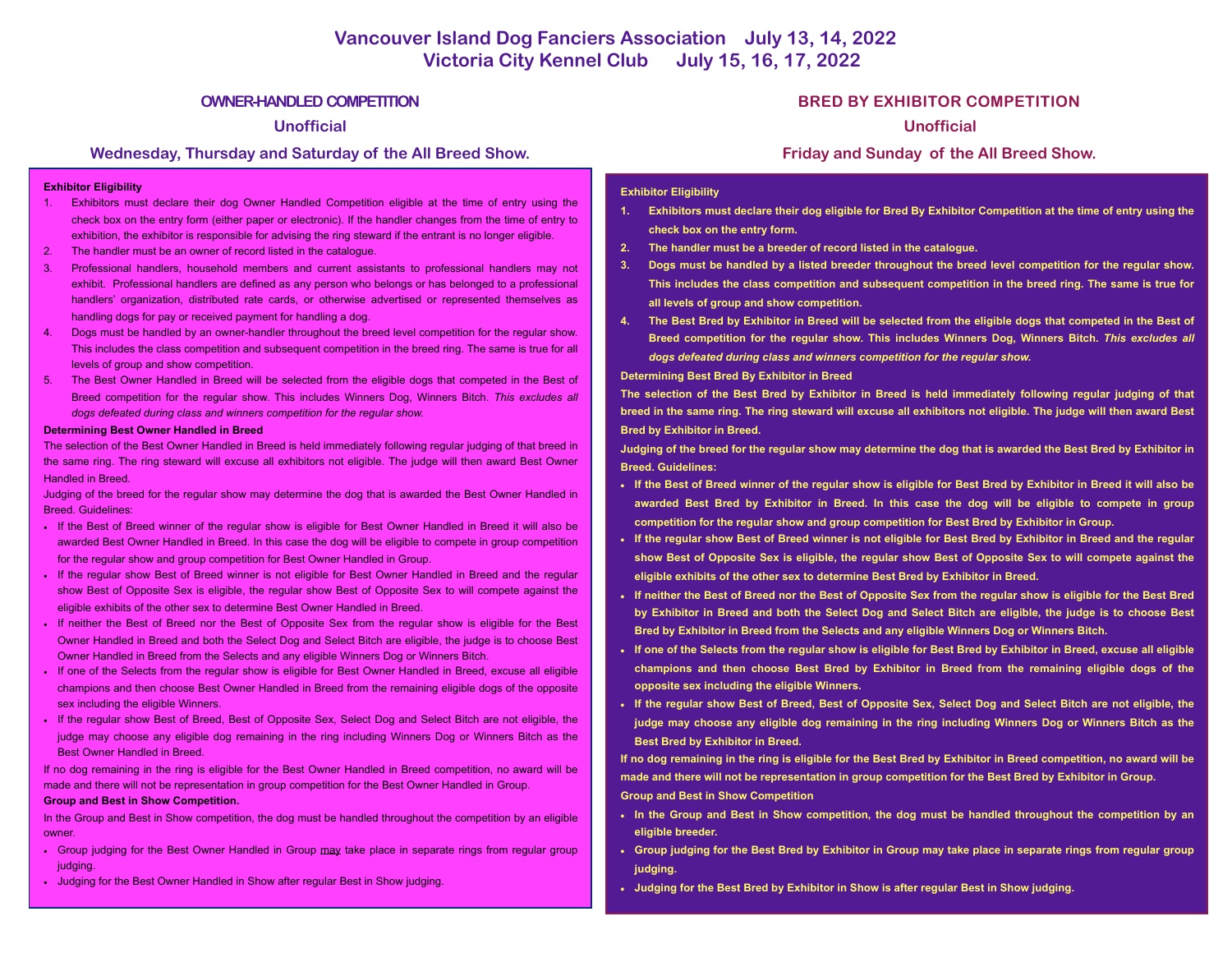## **Baby Puppy Competition: (offered each day)**

**The Baby Puppy competition is by pre registration only. It is offered each day in the All Breed Shows.** 

#### **12.6.1 (a) Baby Puppy Class**

 Dogs 4 months of age and under 6 months of age on the day of the show. The award for this class are: Best Baby Male and Best Baby Female Best Baby Puppy in Breed

 Best Baby Puppy in Group Best Baby Puppy in Show

## **Veteran Competition: (offered Thursday, Friday and Saturday)**

**The Veteran competition is by pre registration only. I The dog must be entered in Veteran Competition (Exhibition only is included) or a Regular Class. with the Additional Class of Veteran Competition. It is judged after Best Puppy in Breed. Only dogs entered in a Regular Class are eligible for Best of Breed, BOS, etc. Those who entered ONLY in Veteran Competition are only eligible for Veteran competition.** 

#### **12.6.1 (b) Veterans**

 In this optional class for All Breed Shows, dogs must be 7 years of age and over on the day of the show. Dogs entered in this class may be spayed or neutered. The awards for this class are:

Best Male Veteran and Best Female Veteran Best Veteran in Breed

Best Veteran in Group

Best Veteran in Show

 A Veteran awarded Best Veteran in Breed is not required to stay to compete for Best Veteran in Group. A Veteran awarded Best Veteran in Group is not required to stay to compete for Best Veteran in Show.

## **JUNIOR HANDLING** Friday and Saturday

All dogs handled by Juniors must be entered in one of the regular classes, or for Exhibition Only, on the day. Registration will be with the show secretary at the show. Only complete entries accepted one hour prior to the start of the event. Class description is on page 9.

The Victoria City Kennel Club offers rosettes for Best Overall Handler and First in each class. Ribbons for 2nd through  $4<sup>th</sup>$  are offered. Participant ribbons will be given to all Peewee entrants.

## **JUNIOR HANDLING**

## **4.1 Conformation Class Structure**

4.1.1 Classes in Junior Conformation Handling competition shall be divided by age as follows:

#### (a) **Pee Wee** Class

This class is for handlers 4 years of age on the date of the competition up to the date of their 7th birthday. This class is optional and non-competitive. No placements are to be awarded; only participant ribbons, rosettes and token trophies may be presented. (b) **Junior Novic**e Class

## This class is for handlers 7 years of age on the date of the competition up to the date of their 11th birthday who have not won 6 first places in the same class with competition. (c) **Junior Open** Class

This class is for handlers 7 years of age on the date of the competition up to the date of their 11th birthday who have not won 6 first places with competition.

## (d) **Intermediate Novice** Class

This class is for handlers 11 years of age on the date of the competition up to the date

of their 15th birthday who have not won 6 first places in the same class with competition.

## (e) **Intermediate Open** Class

This class is for handlers 11 years of age on the date of the competition up to the date of their 15th birthday who have not won 6 first places with competition and for any handler who has progressed through the Junior Open level and feels that he has enough experience to compete at this level.

## (f) **Senior Novice** Class

This class is for handlers 15 years of age on the date of the competition up to the date of their 18th birthday who have not won 6 first places with competition in this class. Handlers from the Intermediate levels progress to this class.

## (g) **Senior Open** Class

Novice Class, and for any handler who has progressed through the Intermediate Open level and feels that he has enough experience to compete at this level. This class is for handlers 15 years of age on the date of the competition up to the date of their 18th birthday who have not won 6 first places with competition in the Senior

## 4.1.2 **Method of moving between classes** shall be as follows:

- 4.1.2 Metriod of moving between classes shall be as lollows.<br>(a) If a handler achieves 6 first place wins with competition, he must move to the Open Class within his age group. **No Fee** electronic entries entries entries entries entries entries entries entries entries entre electronic entre electronic entre electronic entre electronic entre electronic entre electronic entre electronic entre elect
- (b) Points are to be carried forward from one level to the next.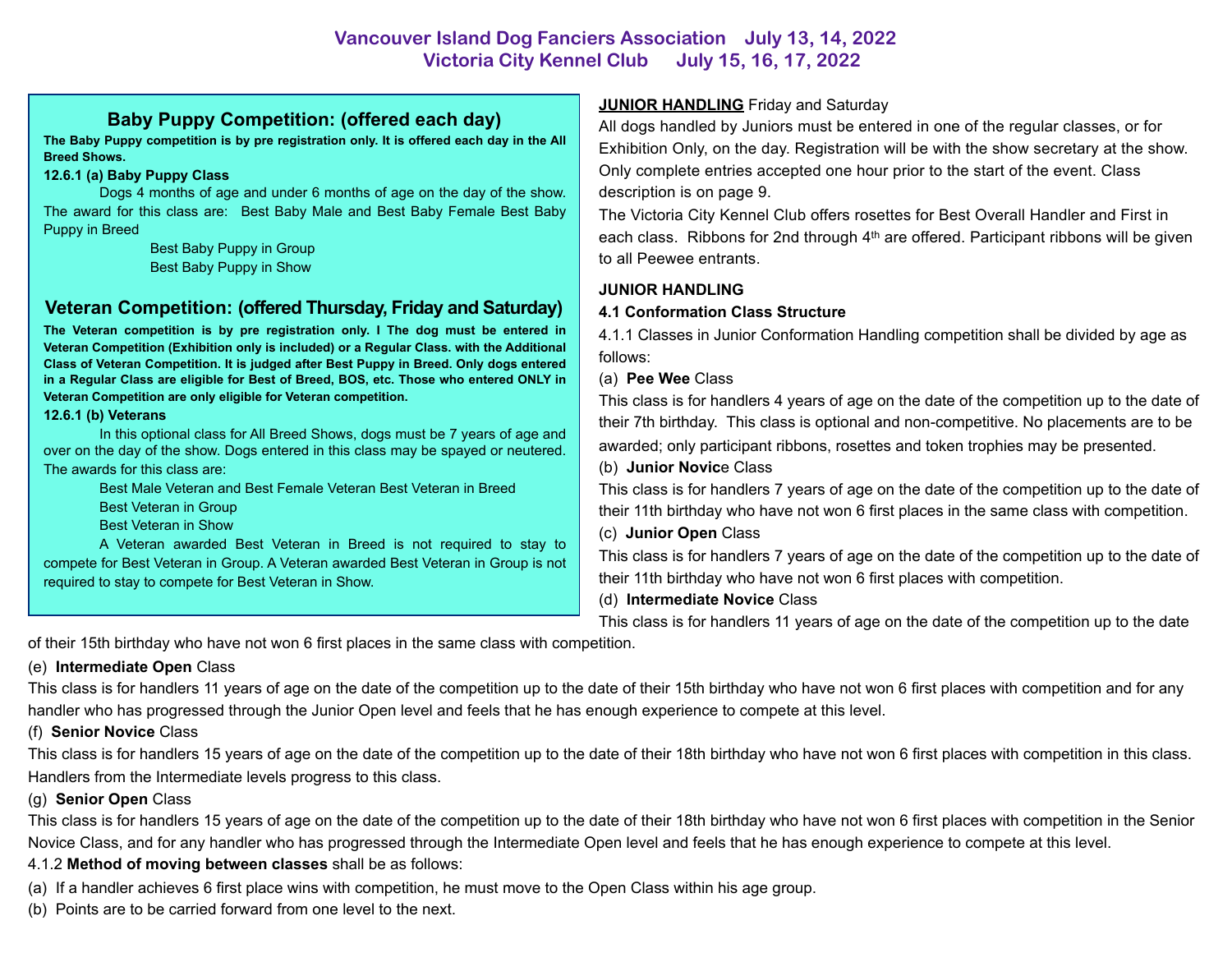#### **15.1 Championship Points**

15.1.1 A dog awarded Winners at a conformation show shall be credited with a number of championship points (ranging from 0 to 5) and the number of championship points credited to a dog awarded Winners shall be as provided hereunder.

15.1.2 The schedule to be employed in the determination of the number of points awarded Winners shall be as follows;

| *Dogs Competing                   |  | 3 to 5 | 6 to 9 | 10 to 12 13 & more |
|-----------------------------------|--|--------|--------|--------------------|
| <b>Points Allocated</b>           |  |        |        |                    |
| *Includes the dog awarded Winners |  |        |        |                    |

In counting the number of eligible dogs in competition, a dog that is disqualified, dismissed, excused or ordered from the ring by the judge shall not be included in the calculation for championship points.

15.1.3 If a dog awarded Winners is also awarded Best of Breed at the show, then all dogs competing in the breed, including Specials Only, shall be included in the total.

15.1.4 If a dog awarded Winners is also awarded Best of Opposite Sex to Best of Breed, then all dogs of the same sex including those competing for Specials Only shall be included in the total.

15.1.5 If a dog awarded Winners is also awarded Best of Winners, then all dogs defeated directly or indirectly in the breed shall be included in the total.

15.1.6 If a dog is awarded Winners only, then all the dogs of the same sex in the class competition shall be included in the total.

15.1.7 The number of championship points to be credited to a dog awarded Winners shall be determined by the highest award earned and calculated as per this section.

#### Clarification:

Example of directly or indirectly defeating: If the Winners Bitch is awarded Best of Opposite Sex but not Best of Winners, the Best of Winners Male shall be deemed to have indirectly defeated the Specials Bitches, and is thus entitled to add them to the number of dogs and bitches defeated.

15.1.8 In addition to championship points allocated at the breed level, a dog awarded Best of Breed that also places in the regular group competition shall be credited with the following additional points provided that a dog was defeated at the Group level.

| <b>Dogs</b><br><b>Placed</b> | <b>Dogs</b><br><b>Placed</b> | <b>Dogs</b><br><b>Placed</b> | <b>Dogs</b><br><b>Placed</b> |  |
|------------------------------|------------------------------|------------------------------|------------------------------|--|
| <b>First</b>                 | <b>Second</b>                | <b>Third</b>                 | <b>Fourth</b>                |  |
| 5                            | 4                            | 3                            |                              |  |
| 4                            | 3                            |                              |                              |  |
| 3                            |                              |                              |                              |  |
|                              |                              |                              |                              |  |
|                              |                              |                              |                              |  |
| 2                            |                              |                              |                              |  |
|                              |                              |                              |                              |  |
|                              |                              |                              |                              |  |
|                              |                              |                              |                              |  |

15.1.9 A dog may not be credited with more than five (5) championship points in a single show.

15.1.10 Permission shall be granted a club or clubs to hold shows in such a way that any dog may earn three (3) sets of championship points on the same day, provided that one or more of those sets of points is awarded at a Specialty for that breed or group.

15.1.11 A dog awarded Winners which also places Best in Show at an all-breed conformation show shall be credited with five (5) championship points inclusive of any points earned at the breed and group level.

15.1.12 In order for a dog to be recognized as a Champion and its owner provided with a Championship Certificate, the dog must: (a) earn at least 10 championship points under at least 3 different judges and,

(b) be registered in the records of the CKC, have an Event Registration Number (ERN), or have a Miscellaneous Certification Number (MCN).

(c) have earned at least one 2 point win either at the breed or group level.

15.1.13 The Board interprets the words "earn at least 10 championship points under 3 different judges" to mean:

(a) 3 or more Winners awards at not less than 3 different shows, under 3 different judges at the breed level;

(b) each of the 3 Judge's awards must be one or more championship points won at Winners, Best of Winners, Best of Breed or group placing;

(c) all points required for championship status may be earned at winners, best of winners, best of breed or group placing.

#### **15.2 Grand Champion (GCh)**

15.2.1 The title of Grand Champion may only be earned after the completion of the CKC conformation Championship. 15.2.2 Points for this title are only accumulated after the completion of the conformation Championship and do not include the points earned in attaining the conformation championship.

15.2.3 To be awarded a Grand Champion title, a dog must attain a minimum of 20 points, which must include a minimum of two (2) wins of at least two (2) points each. Points may be gained at breed, group or Best in Show/ Specialty level. Only the highest points earned at a single show are carried forward.

#### a) Grand Champion Point System

Points towards the Grand Champion title, at breed level, are awarded to the Best of Breed, Best of Opposite Sex, Select Dog and Select Bitch. Points are calculated based on the number of animals competing at the breed level for the Best of Breed winner and the number of similar sex dogs competing for the other three (Best of Opposite, Select Dog, Select Bitch). The following schedule shall be employed in the determination of points awarded at breed level:

| *Dogs Competing                             |               | $3$ to $5$    | 6 to 9 | 10 to 12      | 13 & more |               |
|---------------------------------------------|---------------|---------------|--------|---------------|-----------|---------------|
| <b>Points Allocated</b>                     |               |               |        |               |           |               |
| Points awarded beyond breed level shall be: |               |               |        |               |           |               |
| <b>Number of Dog</b>                        | <b>Dog</b>    | <b>Dog</b>    |        | Dog           |           | <b>Dog</b>    |
| <b>Competing at</b>                         | <b>Placed</b> | <b>Placed</b> |        | <b>Placed</b> |           | <b>Placed</b> |
| <b>Group Level</b>                          | <b>First</b>  | <b>Second</b> |        | <b>Third</b>  |           | <b>Fourth</b> |
| 13 or more                                  |               |               |        |               |           |               |
| 10 to 12                                    |               |               |        |               |           |               |
| 6 to 9                                      |               |               |        |               |           |               |
|                                             |               |               |        |               |           |               |
|                                             |               |               |        |               |           |               |
|                                             |               |               |        |               |           |               |
|                                             |               |               |        |               |           |               |
|                                             |               |               |        |               |           |               |

#### Best in Show (5 points)

\*b) In order to obtain a Grand Champion title, a dog must obtain at least two (2) points after 12 months of age. In counting the number of eligible dogs in competition, a dog that is disqualified, dismissed, excused or ordered from the ring by the judge shall not be included in the calculation for Grand Champion points.

#### **15.3 Grand Champion Excellent (GChEx)**

15.3.1 The title of Grand Champion Excellent may only be earned after the completion of the CKC grand championship title.

15.3.2 Points for this title may be accumulated at any time after the completion of the CKC grand championship but does not include the points earned in attaining the conformation championship or the grand championship.

15.3.3 A minimum of 100 points which must include one (A) Best in Show or a Best of Breed at a breed national specialty (where a minimum of ten dogs have competed) plus three (3) Group 1sts or three (3) breed Specialty wins. a) Grand Champion Excellent point system

| Win                                                                                           | <b>Points</b> |
|-----------------------------------------------------------------------------------------------|---------------|
| First in Group or Best in Specialty Show                                                      | h             |
| Second in Group or Best of Opposite Single-Breed Specialty Show                               | 4             |
| Third in Group                                                                                |               |
| Fourth in Group (Note: No points are acquired if no other dog is present in the group)        |               |
| Best of Breed (To earn the breed points, at least five (5) dogs must be shown at breed level) |               |
| Best in Show or Best in National Specialty                                                    | 10            |

15.3.4 Only the highest points earned at a single show are carried forward. For example, a dog that wins first in group and then wins Best in Show, earns 10 points, not 15.

15.3.5 The title of Grand Champion Excellent shall not be awarded retroactively. However, dogs that have been awarded the Grand Champion title prior to January 1, 2013 ,will be awarded the Grand Champion Excellent Title on application to the CKC.

#### 15.3.6 Additional Requirements

To attain a Grand Champion Excellent title, a dog must have been awarded a CKC performance title from any CKC awarding of this title. event. A CGN, Herding Tested Certificate, or Chase Ability Program title are not considered performance titles for the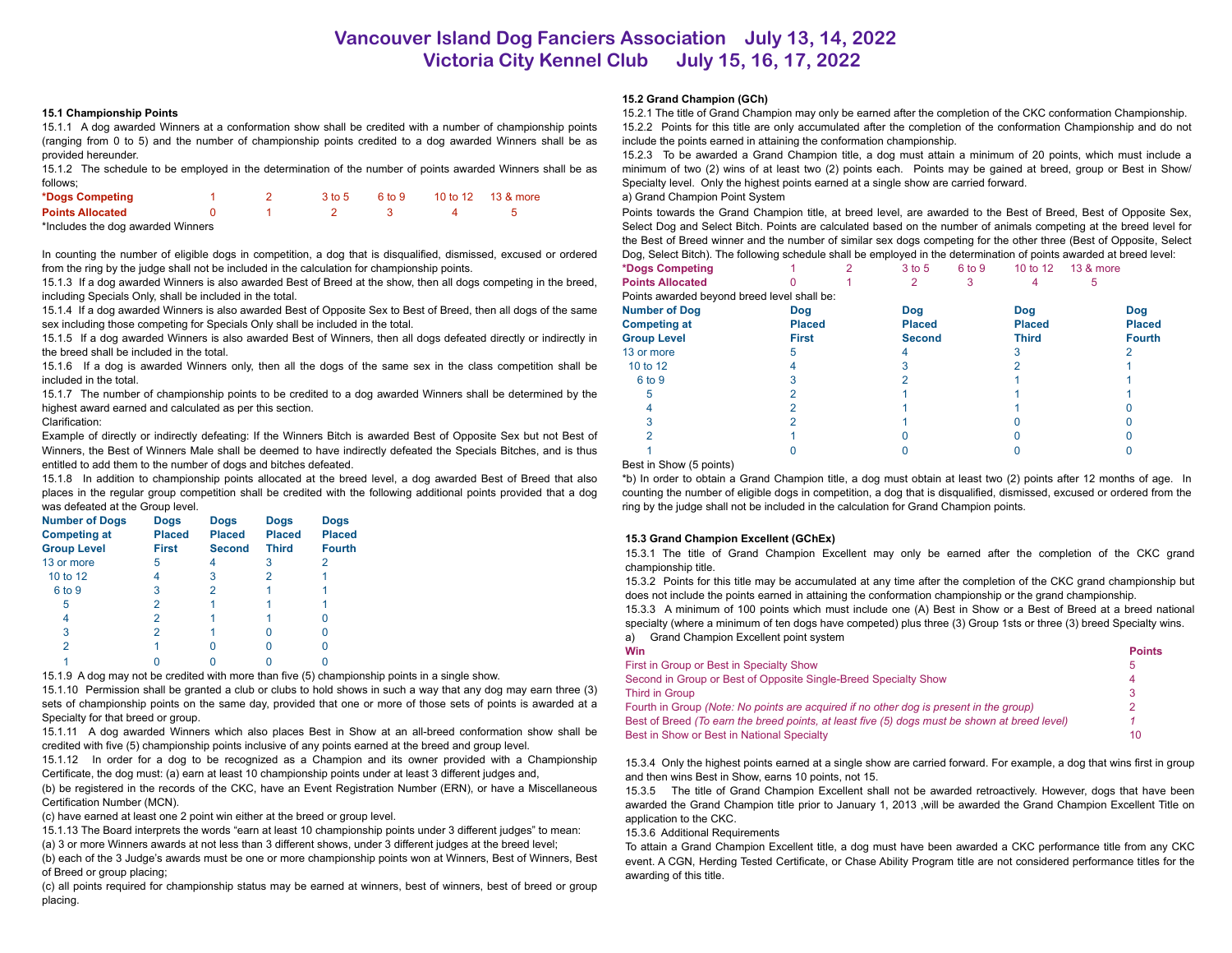#### **8.2 Entry Forms**

8.2.1 An official CKC entry form must be completed in full and signed by the owner or authorized agent. Failure to do so may result in the cancellation of all wins.

8.2.2 A show-giving club must reject an incomplete entry form and return it immediately to the sender.

8.2.3 Entry forms received by the CKC, which are incomplete and/or contain incorrect information may result in awards being cancelled.

8.2.5 An error in an age specified class, date of birth, or sex, may be amended on the entry form up to one hour before the start of the show.

#### **8.3 Entries (Green is July 1 2018 update). Implemented March 2 2020**

8.3.1 Every dog entered in a show must be one of the following: a) registered with the CKC; b) have an Event Registration Number (ERN); c) **have a Temporary Competition Number, and must** be eligible for registration with the CKC; d) with the exception of Baby Puppy, if it belongs to a listed breed, it must have a Miscellaneous Certification Number (MCN).

8.4.1 If a dog is not registered as in 8.3.1 a) or b) but is eligible for registration with the CKC; it may be entered at a show as a listed dog provided:

a) that if born in Canada, **the dog has a Temporary Competition Number, and** it is eligible for individual registration; **b) that if not born in Canada, the dog has a Temporary Competition Number, and it is eligible for registration in the records of the CKC; c) that if it is a foreign-born and owned dog, the dog has a Temporary Competition Number. An Event Registration Number or CKC registration number must be obtained from the CKC within 30 days of the first show entered.** 

8.9.1 A dog that is registered in the records of the CKC or that has a Miscellaneous Certification Number (MCN) and has completed the requirements for a championship in accordance with these rules but at the time of closing of entries for a show has not received confirmation of the title, may be transferred from one of the regular classes to Specials Only providing the transfer is submitted to the Show Secretary in writing by the owner or handler at least one (1) hour prior to breed judging. A dog that has a Temporary Competition Number is not eligible to be transferred from one (1) of the regular classes to Specials Only.

#### **4.7 Indignities to a Judge**

4.7.1 A judge officiating at a show held under these rules shall not be subjected to indignities of any kind during the progress of the show. It shall be duty and obligation of the club holding the show to see that this rule is effectively carried out.

#### **Attention Foreign Exhibitors**

Please note that fees are due and payable in Canadian dollars. Due to consistently fluctuating currency rates, discounted cheques will not be accepted.

Personal cheques will be accepted, however, they are to be payable in Canadian funds. If you send a cheque in US funds, it must be made out for the full amount of the entry and no exchange will be refunded to the exhibitor. Please do not mark cheques "Payable in Canadian Funds" or "At Par". They will not be cleared by the banks. To simplify the process, we urge that you purchase bank drafts or money orders payable in Canadian funds. Your understanding and cooperation is appreciated. Thank You.

#### **8.5 Acceptance of Entries**

8.5 Acceptance of Entries<br>In the owner or authorized agent. Failure to do about 2.5.1 If indicated in the premium list, an electronically transmitted entry may be accepted provided the entry is accompanied by a credit card charge authorization.

8.5.2 Telephone and telegraph entries are prohibited except as provided by the Board in the event of a postal disruption.

8.5.3 No entry shall be accepted from or on behalf of any person who is officially known to be expelled, deprived of privileges, debarred or suspended by the CKC or any other registering body for purebred dogs.

8.5.4 After entries close, no further entries may be accepted, cancelled or substituted other than as otherwise stated in this section or as provided for in the case of a postal strike.

8.5.7 No entries may be changed or altered after the close of entries with the exception as stated in section 8.2.5.

8.5.8 In case of a judge change (substitute or overload), an exhibitor may enter a dog under the replacement judge providing that the dog is entered in one of the regular classes of a show being held at the same venue by the same club and has been assigned a competition number. A new entry, along with accompanying fees, will be accepted by the Show Secretary up to one hour prior to the start of the show (see sections 3.3.1, 3.5.1 and 8.5.4).

#### **8.6 Refusal of Entries**

8.6.1 The authorities of any show may:

(a) decline to accept entries for just cause, and/or

(b) refuse to receive, or may remove any dog from the show building on account of disease or viciousness. A club declining an entry or ordering the removal of a dog from its show must report, in writing, all such matters

- to the CKC with a full explanation and/or reason within 14 days after its show has been held;
- (c) in the case of non-acceptance, refund the fee with the reason for non-acceptance.

8.6.2 A club may refuse an entry from an exhibitor known to have tendered a dishonoured cheque or declined credit card unless entries are accompanied by cash, money order or certified cheque.

8.6.3 No one shall have any claim or recourse against the club holding the show or any official connected therewith for the refusal of an entry for just cause.

#### **12.4 Failure to Compete**

12.4.1 Except for Puppy in Group or Show, an owner or handler shall be subject to disciplinary action for withholding a dog from competing for higher awards for which that dog is eligible. Any dog so withheld or absent will result in the cancellation of all awards won at that show (unless the dog is excused by the Show Superintendent).

12.4.2 Should a dog be marked absent in an official class, it may still compete in an unofficial or non-regular class at the same show.

#### **8.9 Moving a Dog to Specials**

8.9.1 A dog that is registered in the records of the CKC or that has a Miscellaneous Certification Number (MCN) and has completed the requirements for a championship in accordance with these rules but at the time of the closing of entries for show has not received confirmation of the title, may be transferred from one of the regular classes to Specials Only providing the transfer is submitted to the Show Secretary in writing by the owner or handler at least one hour prior to breed judging.

8.9.2 If it is established that a dog transferred to Specials Only has not completed the championship requirements, all awards will be cancelled and all ribbons and prizes won shall be forfeited. The owner may also be subject to disciplinary action.

8.9.3 When one or more all-breed and/or specialty shows are held on the same day, in the same venue, the request for moving of class dogs to specials must be made a minimum of one hour prior to the scheduled start of the show for which the dog is being moved up to. The Show Secretary shall amend the judge's book and the marked catalogue, which is to be sent to the CKC with the requests attached to the appropriate entry forms.

8.9.4 No dog may be transferred to another class except as provided in sections 8.2.5 and 8.9.1

#### CANADIAN KENNEL CLUB Non Member Participation Fee (April 2011)

• A non member participation fee will be charged to a resident of Canada who is a non-member of the CKC.

- The non member participation fee is paid in any year a title is earned and covers all titles and dogs owned by that individual.
- In order for the title to be awarded, the non member will have a choice to either become a CKC member or pay the non member participation fee. Failure to comply within 30 days of notification will result in the title being withheld and the dog cannot be moved up to the next level.
- All Premium Lists will carry a note stating the fee applies only to dogs wholly owned by non-member residents of Canada and is not applicable to CKC members.

#### **MOVING A DOG BACK TO THE CLASSES FROM SPECIALS:**

The following motion regarding moving a dog back to the classes from Specials Only was carried at the September meeting of the Board of Directors: "THAT, the Conformation Show Rules & Regulations, Section 8.10 be amended by adding a new section **effective immediately** to read as follows:

*8.* ENTRIES & END OF SHOW *8.10* Moving a Dog to Specials

**ADD NEW**

Ined by non-member residents of **8.10.5** A dog can be moved back into the classes from a special if it has been entered incorrectly only www.bcdogshowservices.ca 8 and 2 and 2 and 2 and 2 and 2 and 2 and 2 and 2 and 2 and 2 and 2 and 2 and 2 and 2 where shows have already closed."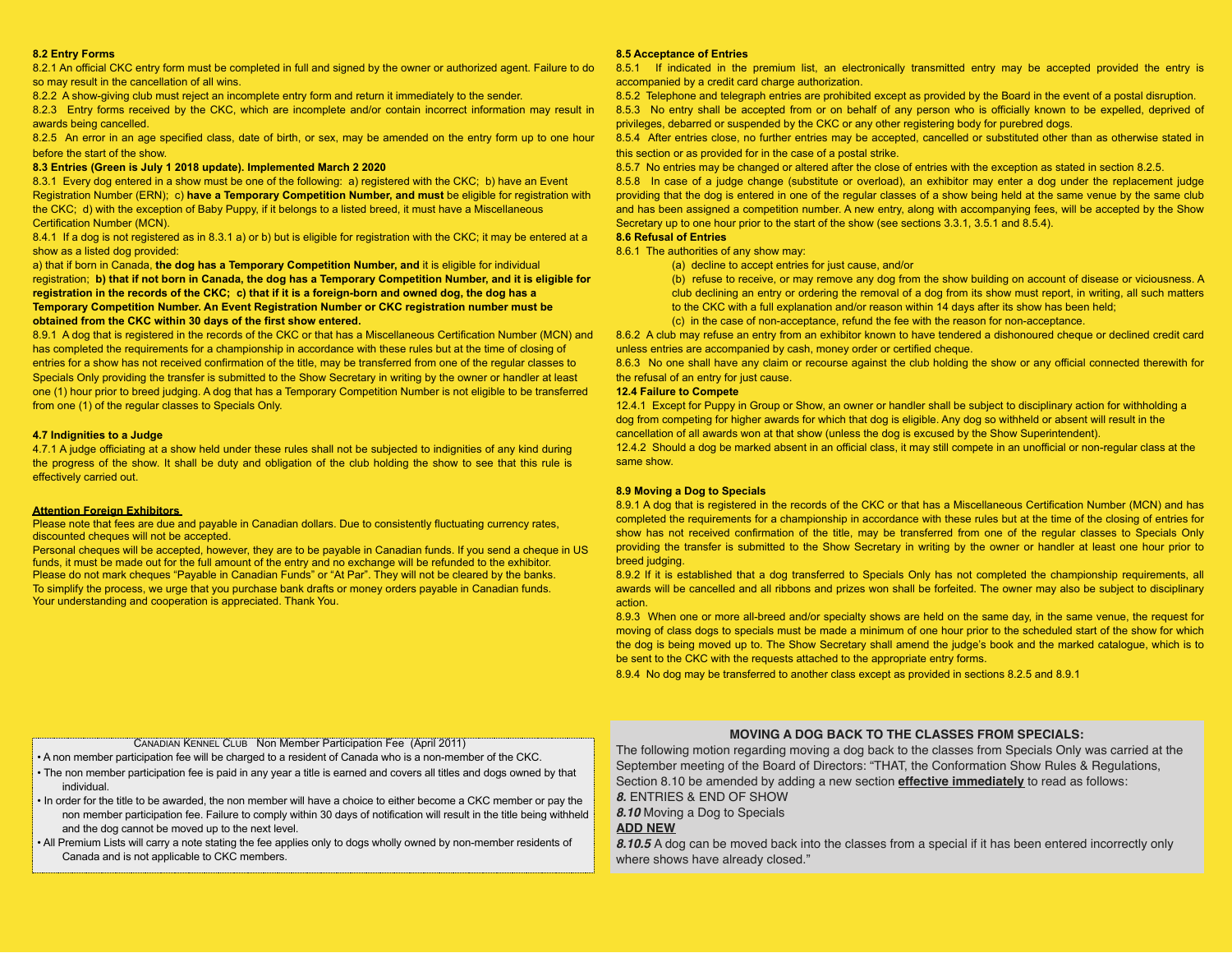Information and Accommodation Guides may be obtained by contacting Tourism Victoria, 812 Wharf Street, Victoria BC V8W 1T3 250 382-2127 or your local Automobile Association. You can visit online at Tourism Victoria at [www.tourismvictoria.com](http://www.tourismvictoria.com) or Tourism Sidney (close to the show site) at [www.sidneybc.com](http://www.sidneybc.com) The following hotels are close to the Saanich Fairgrounds.

#### **Sidney vicinity**

**Quality Inn Waddling Dog** 2476 Mt. Newton Cross Road, Saanichton, BC V8M 2B8 1-250-652-1146 [www.qualityinnvictoria.com](http://www.qualityinnvictoria.com) Dogs allowed. Approx 10 minutes from venue. Close to ferries.

Cedarwood Motel, 9522 Lochside Drive, Sidney, BC [www.thecedarwood.ca](http://www.thecedarwood.ca) 1-877-656-5551 or 1-250-656-5551 Email: [info@thecedarwood.ca](mailto:info@thecedarwood.ca) Dogs allowed. Approx 15 mins from venue. Close to ferries.

**Sidney Waterfront Inn** 9775 First St. Sidney, BC V8L 3E1 Phone : 250-656-1131 Toll Free : 1-888-656-1131 Fax: 250-656-9396 [stay@sidneywaterfrontinn.com](mailto:stay@sidneywaterfrontinn.com) Mention show and ask for corporate rate. Dogs allowed and cost depends on kind of dog. 15 Minutes from venue. Close to ferries

**Best Western Plus Emerald Isle Motor Inn** 2306 Beacon Ave., Sidney, BC. <http://www.bwemeraldisle.com>Toll Free: 1-800-315-3377 : Tel: 1-250-656-4441 Email: [frontdesk@bwemeraldisle.com](mailto:frontdesk@bwemeraldisle.com) Dogs allowed. No number specified. 15 mins from venue. Close to ferries

**Swartz Bay Farm** 2070 Lands End Road Sidney BC

1-866-500-4938 Dogs allowed. No details. 15 minutes from venue. Close to Ferries.

**Victoria Airport / Sidney Travelodge** 2280 Beacon Avenue, Sidney, BC V8L 1X1 Phone: (250) 656-1176 Toll Free: 866-656-1176 Reservations: 1-800-578-7878 15 minutes from Venue. Close to ferries.

#### **Victoria vicinity**

**Howard Johnson,** 4670 Elk Lake Drive, Victoria, BC 1-866-300-4656 or 1-250-704-4656 [www.hojovictoria.ca](http://www.hojovictoria.ca) Approx 15 mins from venue. 2 dogs allowed. \$15 per night. Can give block rate for parties who book 5 or more rooms

**Sandman Hotel Victoria** 2852 Douglas St Victoria BC 1-855-256-2390 Dogs allowed. No number specified Approx 30 mins from venue

Exhibitors are responsible for confirming that dogs are accepted. Some establishments may require a deposit or charge extra for dogs. A reminder that Municipal By-Laws require that all dogs be kept on leash at all times and that everyone must pick up after their dogs!! Make reservations directly with the hotel and quote Victoria City Kennel Club Dog Show. Rates shown do not include taxes. Because this is a busy time of year, it is recommended that early reservations be made.

> **Entries close Midnight Tuesday June 29 2022**  [www.bcdogshowservicesltd.ca](https://www.bcdogshowservicesltd.ca) 9 **No Fee** electronic entries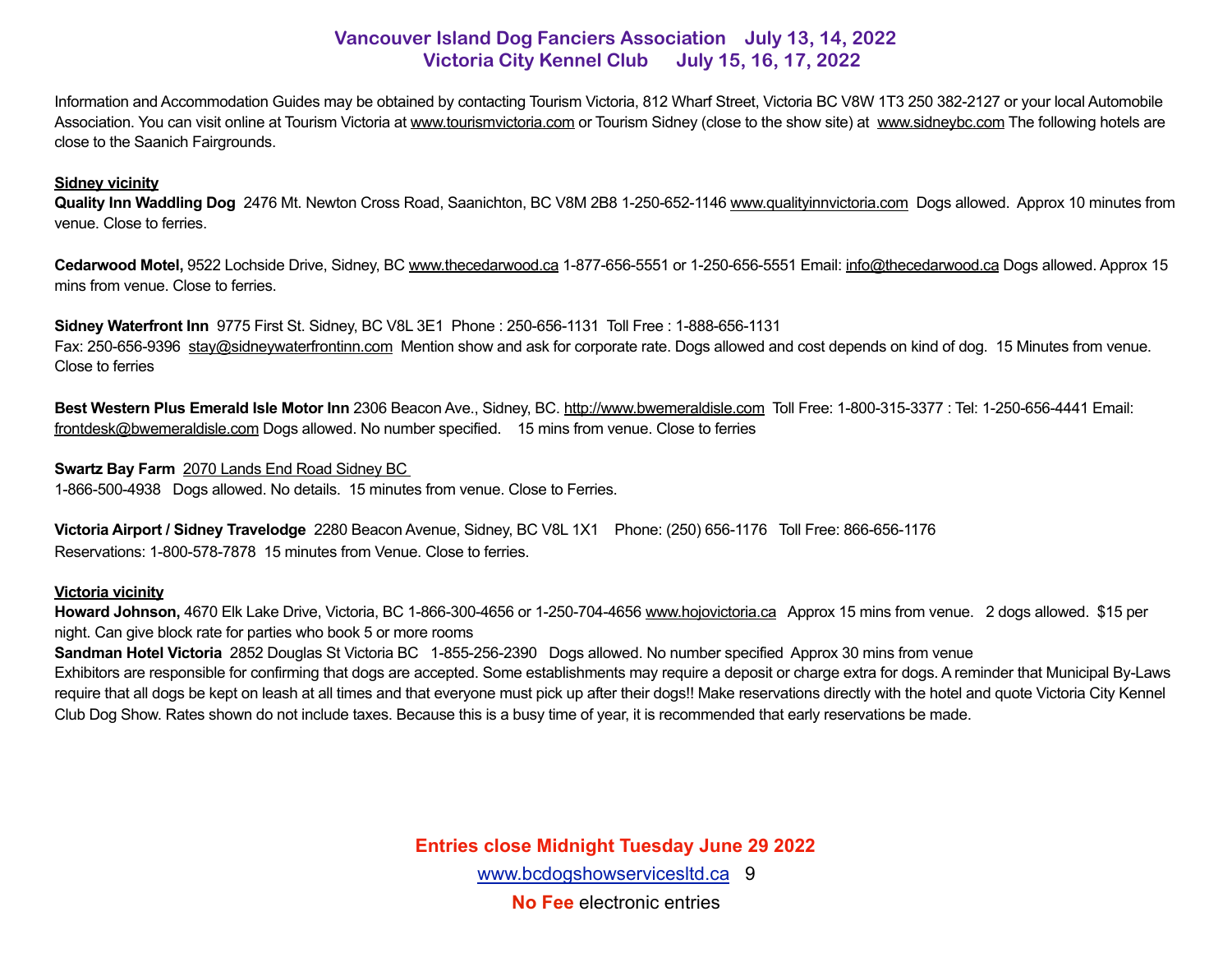|                    | $\odot$    | The club reserves the right to remove any person(s) from the show and the show grounds. The Show Superintendent shall have full<br>control of these shows and trials, which are governed by CANADIAN KENNEL CLUB (CKC) rules.                    |
|--------------------|------------|--------------------------------------------------------------------------------------------------------------------------------------------------------------------------------------------------------------------------------------------------|
|                    | $\odot$    | Exhibitors and spectators are expected to adhere to directions from the Show Committee, and members or employees of the<br>Saanichton Fairgrounds. Failure to comply may result in removal from the show.                                        |
|                    | $\odot$    | Any person excused by the Show Superintendent or Veterinarian for any reason shall not, compete in any class for any awards for<br>the balance of the shows, trials and or events.                                                               |
|                    | $\bigcirc$ | The Show committee will use due care and diligence for the welfare of dogs and exhibitors, but will not be responsible for, or assume<br>any liability in the event of accident or misfortune to either dogs, exhibitors, spectators or vendors. |
|                    | $\odot$    | Exhibitors may be asked by the show superintendent for proof of third party liability insurance. Failure to produce may result in<br>dismissal from the show grounds.                                                                            |
|                    | $\odot$    | Dogs must be on the grounds 1 hour prior to the judging of their breed.                                                                                                                                                                          |
|                    | $\odot$    | The owner of a dog entered in these shows is entirely responsible for any error in entering his/her dog regardless of how or by whom<br>the entry was made.                                                                                      |
|                    | $\odot$    | Exhibitors and handlers will be responsible for their dogs and equipment left at the show grounds.                                                                                                                                               |
| <b>Additional</b>  | $\Theta$   | If, because of civil disturbance or other acts beyond the control of the club, it is impossible to open or complete the show, there is no<br>refund of entry.                                                                                    |
| <b>Rules and</b>   | $\odot$    | Dogs must be on leash at all times on the show grounds or within the show building. Crates will be allowed at ringside during the<br>judging of that specific breed only. No exceptions.                                                         |
|                    | $\bigcirc$ | Exhibitors are expected to maintain a clean area. Please be considerate when utilizing the building facilities. No dogs are permitted<br>in the washrooms.                                                                                       |
| <b>Regulations</b> | $\bigodot$ | The welfare of any children is deemed to be the responsibility of the guardian or parent. Please exercise control and restraint over<br>your child's behaviour.                                                                                  |
|                    | $\odot$    | The club is not responsible for lost or stolen property from exhibitors or vendors/concessions.                                                                                                                                                  |
|                    | $\Theta$   | The club reserves the right to refuse an individuals entries, for just cause.                                                                                                                                                                    |
|                    | $\Theta$   | Delays waiting for dogs will not be possible and handlers with several breeds must arrange for alternative handlers if judging times<br>for their dogs conflict.                                                                                 |
|                    | $\odot$    | The club reserves the right of restricting exhibitors space.                                                                                                                                                                                     |
|                    | $\odot$    | Fire lanes in all areas will be maintained.                                                                                                                                                                                                      |
|                    | $\odot$    | Dogs must be exercised in the designated area only.                                                                                                                                                                                              |
|                    | $\Theta$   | PLEASE REMEMBER TO CLEAN UP AFTER YOUR DOG. Any exhibitor caught abusing this and not cleaning up after their dog will                                                                                                                           |
|                    |            | be subject to expulsion from further competition. There will be extra dumpsters on the show grounds, so please use them to ensure<br>our continued use of this site.                                                                             |

**Entries close Midnight Tuesday June 29 2022**  [www.bcdogshowservicesltd.ca](https://www.bcdogshowservicesltd.ca) 10 **No Fee** electronic entries